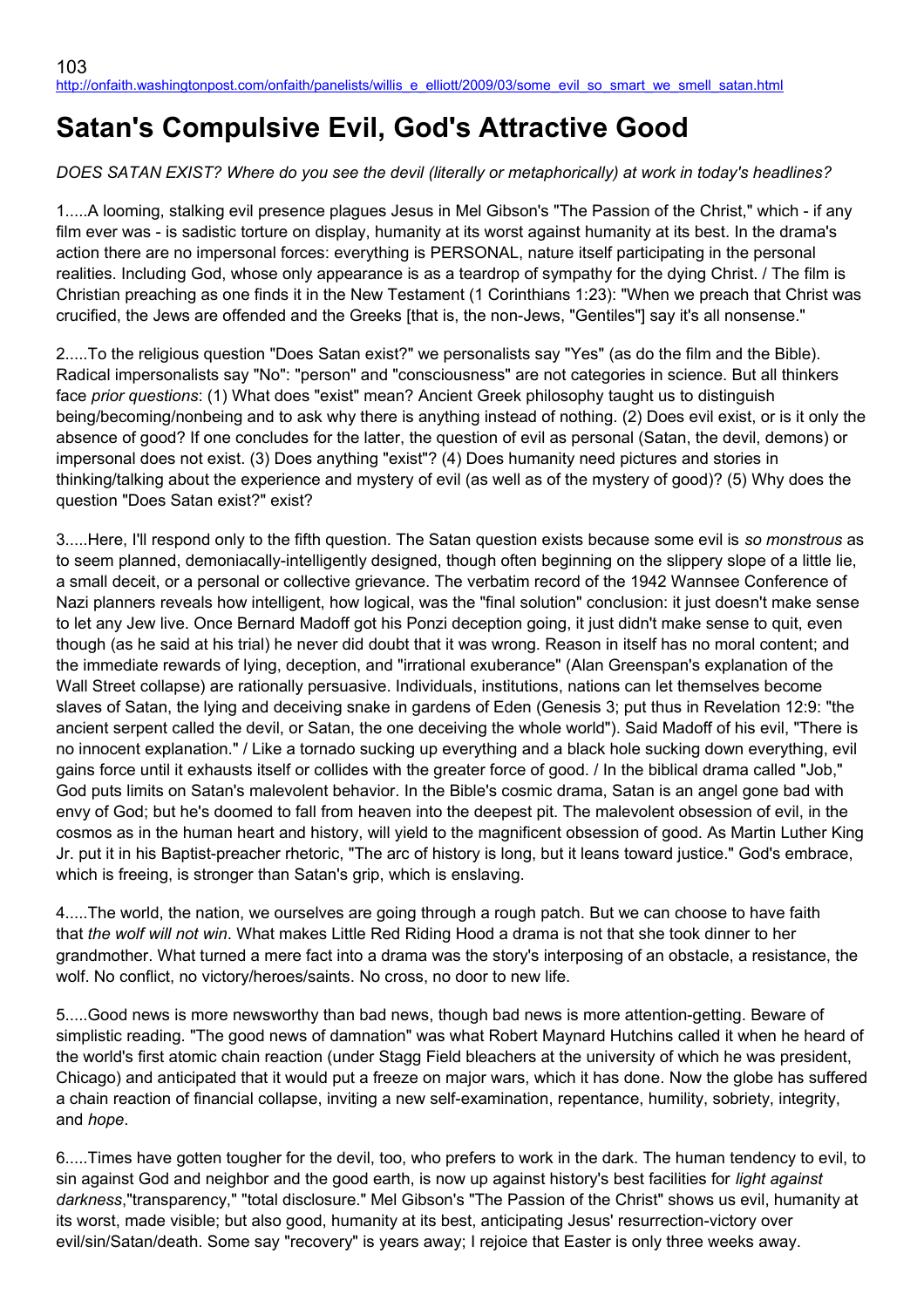#### **Comments**

**Please report offensive comments below.**

#### TO FARNAZ2:

1

Thanks for the Talmud story. The last line is, for me, reminiscent of New Testament references to John the Baptist & "Jesus as the Christ": "May you [Akiva] be comforted by the footsteps of the messenger." / I liked to stop for the Talmud in the first room on the right as one enters the N.Y.Public Library. It's all there, in Hebrew & Aramaic (languages I was required to learn as a Christian biblical scholar).

2

My reflections on Mel Gibson's "Passion" were from my Jewish & Christian contacts. You seem unable to believe that some were "surprised that there was so little" anti-Semitic violence in reaction to the film; I remember at least four who expressed that. What's "Pharoanic" about my reportage? Where's the "idolatry"?

**POSTED BY: ELLIOTTWL | MARCH 31, 2009 10:26 PM [REPORT OFFENSIVE COMMENT](mailto:blogs@washingtonpost.com?subject=On%20Faith%20Panelists%20Blog%20%20%7C%20%20elliottwl%20%20%7C%20%20Satan)**

#### Rev. Elliot,

I gathered that 2,3 were for me. Thanks for your reply. Here is a nonreply for me, just a beautiful passage from Talmud for you to enjoy.

#### Farnaz

-----------

#### Rabbi Akiva's Laughter

"Once, several years after the destruction of the Holy Temple, Rabban Gamliel, Rabbi Eliezer ben Azarya, Rabbi Yehoshua and Rabbi Akiva were going up to Jerusalem. When they reached Mt. Scopus, the site of the Temple came into view, and they tore their garments. When they reached the Temple Mount, they saw a fox dart out from the spot where the Holy of Holies had stood in the Holy Temple. The other rabbis began to weep, but Rabbi Akiva laughed. They said to him: "Akiva, you never cease to amaze us. We are crying, and you laugh!" But Rabbi Akiva said, "And you, why are you crying?"

The rabbis responded: "What? Shall we not weep? The place about which Scripture states (Numbers 1:51), 'And the stranger who draws close shall die,' has become a den of foxes? Indeed, this is a fulfillment of the verse, 'For Mt. Zion which lies desolate, foxes prowl over it.' (Lamentations 5:18)

Rabbi Akiva answered them: 'This is exactly why I laugh. For just as we have seen the prophecies of Jerusalem's destruction have come to pass, so too, know that the prophecies of her future consolation shall also be fulfilled. I laughed because I remembered the verses (Zachariah 8:4-5), 'Old men and old women will once again sit in the streeets of Jerusalem, each with his staff in his hand because of advanced age; and the streets of the city will be filled with boys and girls playing in its streets.' The Holy One, blessed be He, has declared that just as the first prophecies have been fulfilled, so shall the latter. I am joyous that the first have already come to pass, for the latter shall be fulfilled in the future.'

Said the rabbis, 'You have comforted us, Akiva, you have comforted us. May you be comforted by the footsteps of the messenger.'"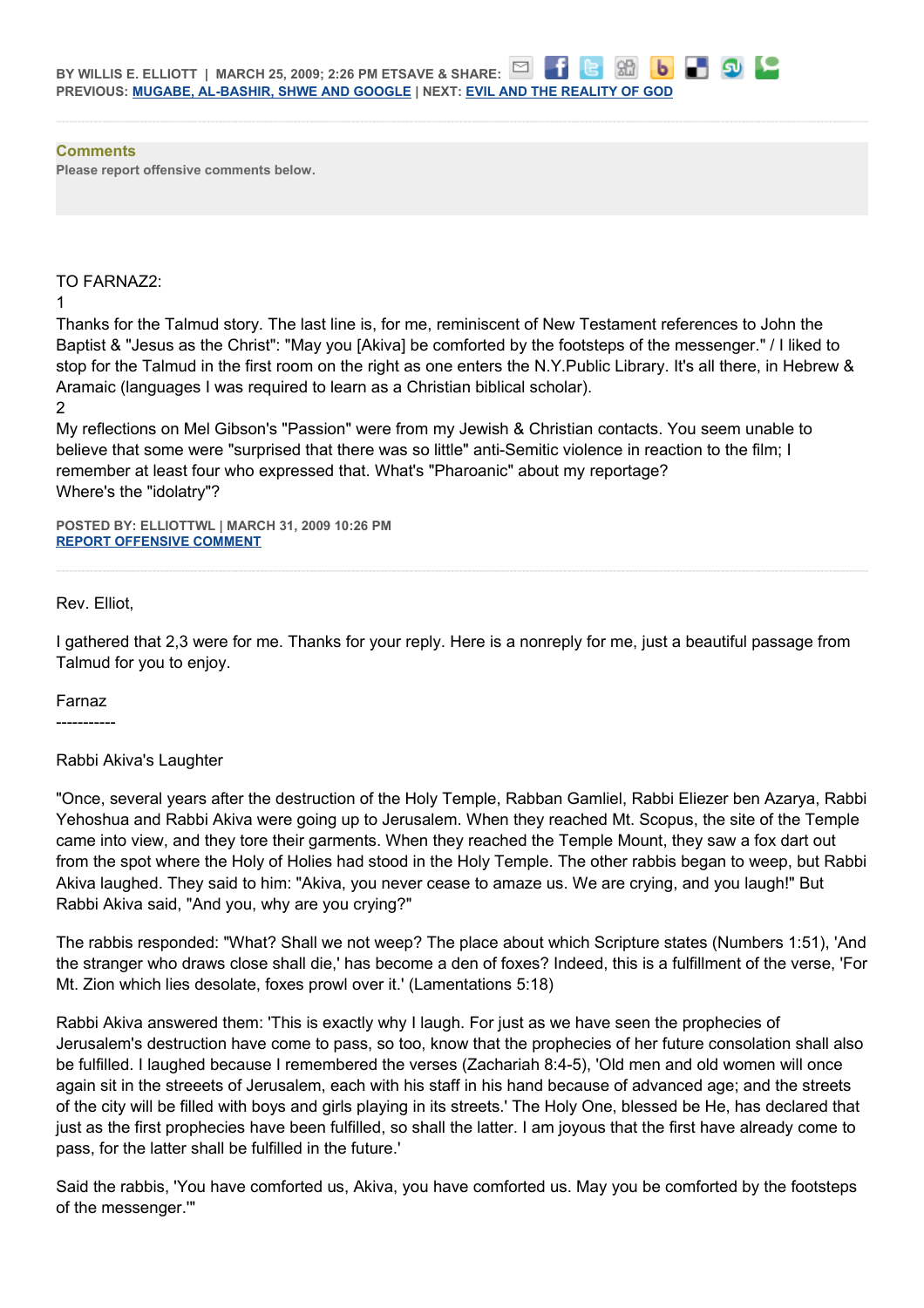**POSTED BY: FARNAZ2 | MARCH 30, 2009 9:35 PM [REPORT OFFENSIVE COMMENT](mailto:blogs@washingtonpost.com?subject=On%20Faith%20Panelists%20Blog%20%20%7C%20%20Farnaz2%20%20%7C%20%20Satan)**

"And I think you exaggerate the anti-Semitic violence the film provoked: some critics, having predicted it, were surprised there was so little of it."

It was next to impossible--in fact, it was impossible--for me to get any information outside of areas where I had personal connections. Do take a look at the Daily News and Newsday for that period. These are New York newspapers. There were also incidents in California and elsewhere.

"Surprised there was so little of it?"

Rev., I'm speechless. But consider the matter dropped.

I guess you startle me at times. You're clearly not unintelligent, are enlightened in any number of ways. Still from time to time, something oddly Pharoanic appears where once Willis was. In my neck of the desert, that's a big deal--idolatry, I mean. Keeps us on the lookout for sandstorms.

**POSTED BY: FARNAZ2 | MARCH 30, 2009 9:31 PM [REPORT OFFENSIVE COMMENT](mailto:blogs@washingtonpost.com?subject=On%20Faith%20Panelists%20Blog%20%20%7C%20%20Farnaz2%20%20%7C%20%20Satan)**

#3 to LEPIDOPTERYX:

----------------

Sorry I didn't make clear that this statement was my addition, not something you said: "The notion that the category of the personal is limited to humanity is narrow-minded and arrogant." But I hope you agree with me!

**POSTED BY: WILLIS E. ELLIOTT | MARCH 30, 2009 9:29 PM [REPORT OFFENSIVE COMMENT](mailto:blogs@washingtonpost.com?subject=On%20Faith%20Panelists%20Blog%20%20%7C%20%20Willis%20E.%20Elliott%20%20%7C%20%20Satan)**

Apologies to:

LEPIDOPTERYX: Only my section 1 of "#2 to LEPIDOPTERXY" was for you.

FARNAX:

Sections 2 & 3 of "#2 to LEPIDOPTERYX" were for you.

**POSTED BY: WILLIS E. ELLIOTT | MARCH 30, 2009 9:24 PM [REPORT OFFENSIVE COMMENT](mailto:blogs@washingtonpost.com?subject=On%20Faith%20Panelists%20Blog%20%20%7C%20%20Willis%20E.%20Elliott%20%20%7C%20%20Satan)**

#2 to LEPIDOPTERYX:

1

Right you are about stories of caring. As an old Christian hymn has it, "By deeds of love and mercy / the heavenly Kingdom comes." But what turns stories into drama is (as I said) "obstacle, resistance," the personaltranscendent names being Satan/devil/demons. Of course one may choose to use only the impersonal term "evil," or even have no summary-word for the reality.

2

You may be unaware that many Jewish leaders & critics denied that the Gibson film exaggerated the anti-Jewish element in the Gospels. And I think you exaggerate the anti-Semitic violence the film provoked: some critics, having predicted it, were surprised there was so little of it.

3

I agree that the film is not high-quality. Not as high as the quality of its pre-promotion. But it's unfair to compare it with a Nazi masterpiece.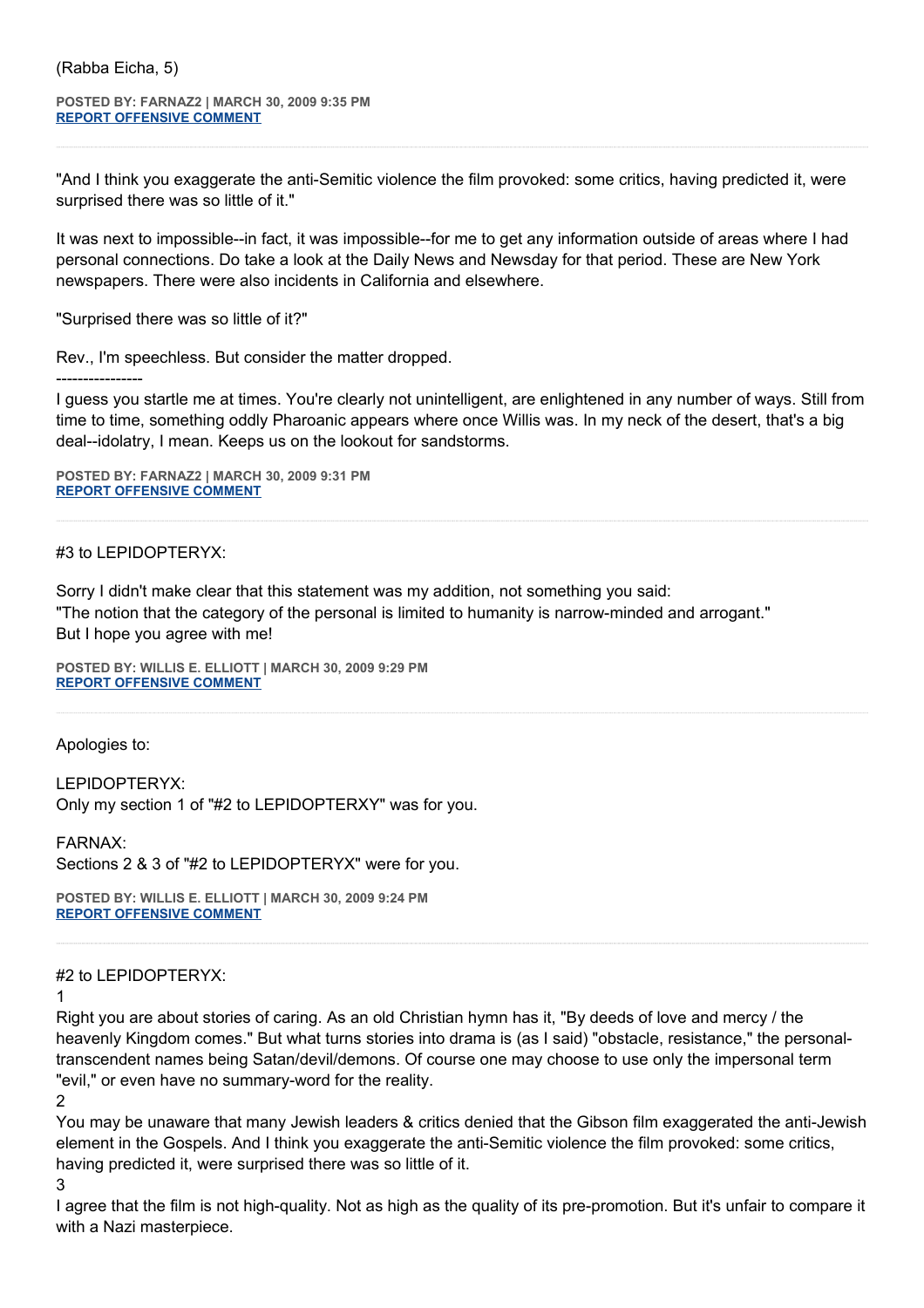Rev. Elliot,

"The critics (Jewish/Christian/secular) were & are, predictably, all over the place."

Yes, indeed. They, however, were surely of less concern to the Jews whose windows were shattered by rockthrowing Christian gangs in the wake of their "uplifting" film experience. Equally unimportant were those selfsame critics to the Jews whose jaws were broken, arms were broken, for those tormented at work and at school by the newly inspirited Christian film-goers.

"It made 750,000,000 for Mel Gibson," and that said an actor, "is the important thing."

As film, it was IMHO unimpressive, not within a thousand miles of Riefenstahl's "The Triumph of the Will," but Gibson could never have mustered such talent, and it did do the job for old Jew-hating, Black-hating, Womanhating Mel.

-------

None of this is to say that the film couldn't have been good for your soul, comforted you, etc.; however, the fact that it had a rather different, predictable (and predicted) effect on others needs to be considered, as does the despicable cover-up of the circumstances surrounding its release, the denial of the (predicted) consequences to the innocent.

Regards, Farnaz

**POSTED BY: FARNAZ2 | MARCH 30, 2009 6:10 PM [REPORT OFFENSIVE COMMENT](mailto:blogs@washingtonpost.com?subject=On%20Faith%20Panelists%20Blog%20%20%7C%20%20Farnaz2%20%20%7C%20%20Satan)**

Rev -

"Every human encounter with opposition is an occasion for drama. The Bible's drama is richer than merely horizontal (human-human personal encounters); it is also vertical (suprahuman-human personal encounters)." \*\*\*\*\*\*\*\*\*\*\*\*\*\*\*\*\*\*\*\*\*\*\*\*\*\*\*\*\*\*\*\*\*\*\*\*\*\*\*\*\*\*\*\*\*\*\*\*\*\*\*\*\*\*\*\*\*\*\*\*\*\*\*\*\*\*\*\*\*\*\*\*\*\*\*\*\*\*\*\*\*\*\*\*\*\*

Let's take the RRH analogy a little further, shall we?

I guess I just don't understand why it's not sufficient for RRH to bring food and wine to Granny just cuz Granny's under the weather. Is RRH's deed more virtuous because there was a wolf in the woods than it would have been without him?

Seems to me that without the goodie basket, Granny could have died of hunger or dehydration. So RRH was already on a quest to save Granny's life - just by bringing her a snack. Is the person who saves another from death by fang and claw somehow more godly than one who saves another from death by starvation? Why do we need a wolf/devil to make the story of one person taking care of another person worth telling/hearing?

"The notion that the category of the personal is limited to humanity is narrow-minded & arrogant." \*\*\*\*\*\*\*\*\*\*\*\*\*\*\*\*\*\*\*\*\*\*\*\*\*\*\*\*\*\*\*\*\*\*\*\*\*\*\*\*\*\*\*\*\*\*\*\*\*\*\*\*\*\*\*\*\*\*\*\*\*\*\*\*\*\*\*\*\*\*\*\*\*\*\*\*\*\*\*\*\*\*\*\*\*\*

Where exactly did I say any such thing?

**POSTED BY: LEPIDOPTERYX | MARCH 30, 2009 3:48 PM [REPORT OFFENSIVE COMMENT](mailto:blogs@washingtonpost.com?subject=On%20Faith%20Panelists%20Blog%20%20%7C%20%20lepidopteryx%20%20%7C%20%20Satan)**

## TO FARNAZ:

Yes, for me, experiencing Mel Gibson's "The Passion of the Christ" was (as you said it could be) "a few hours well spent."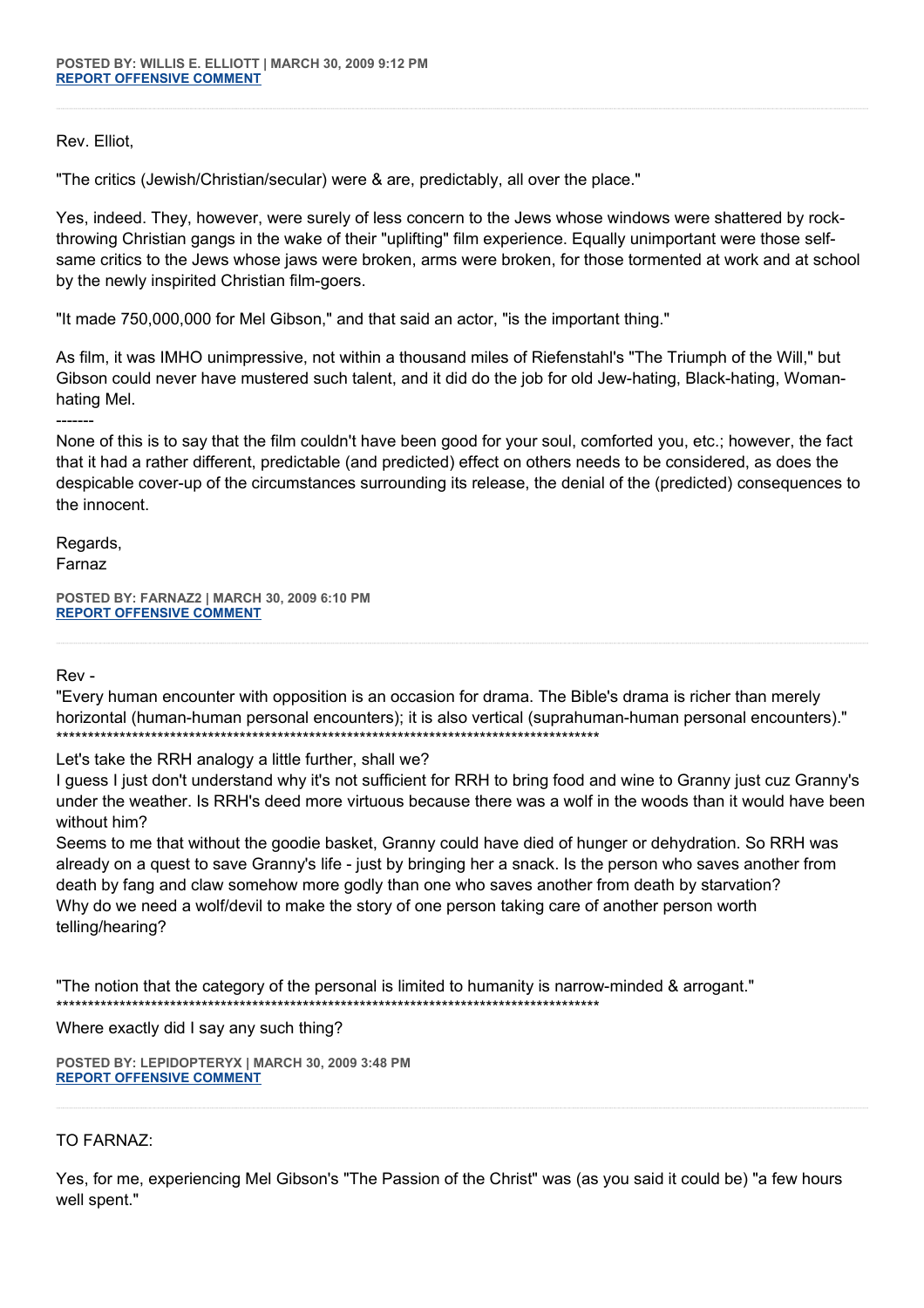To the public's experiencing a work of art, the artist's character & motives are relatively unimportant (though to critics, everything knowable about a work of art is important).

As a professional biblical scholar, I found in that film nothing exceeding artistic license (i.e., no significant deviation from textual data). The critics (Jewish/Christian/secular) were & are, predictably, all over the place.

**POSTED BY: ELLIOTTWL | MARCH 30, 2009 3:16 PM [REPORT OFFENSIVE COMMENT](mailto:blogs@washingtonpost.com?subject=On%20Faith%20Panelists%20Blog%20%20%7C%20%20elliottwl%20%20%7C%20%20Satan)**

### TO LEPIDOPTERYX:

Good question. 1 As I said: no wolf, no fairytale ("R.R.Hood"). No "obstacle, resistance," no drama. And, as you extend, no "devil," no Bible-as-drama.

 $\mathfrak{p}$ 

But you exaggerate (going beyond what I said) when you say "the only reason for the devil" is to make the Bible dramatic. Every human encounter with opposition is an occasion for drama. The Bible's drama is richer than merely horizontal (human-human personal encounters); it is also vertical (suprahuman-human personal encounters). The notion that the category of the personal is limited to humanity is narrow-minded & arrogant.

**POSTED BY: ELLIOTTWL | MARCH 30, 2009 3:02 PM [REPORT OFFENSIVE COMMENT](mailto:blogs@washingtonpost.com?subject=On%20Faith%20Panelists%20Blog%20%20%7C%20%20elliottwl%20%20%7C%20%20Satan)**

4.....The world, the nation, we ourselves are going through a rough patch. But we can choose to have faith that the wolf will not win. What makes Little Red Riding Hood a drama is not that she took dinner to her grandmother. What turned a mere fact into a drama was the story's interposing of an obstacle, a resistance, the wolf. No conflict, no victory/heroes/saints. No cross, no door to new life.

\*\*\*\*\*\*\*\*\*\*\*\*\*\*\*\*\*\*\*\*\*\*\*\*\*\*\*\*\*\*\*\*\*\*\*\*\*\*\*\*\*\*\*

So the only reason for the devil is to make the Bible a more intersting story book?

**POSTED BY: LEPIDOPTERYX | MARCH 29, 2009 6:22 PM [REPORT OFFENSIVE COMMENT](mailto:blogs@washingtonpost.com?subject=On%20Faith%20Panelists%20Blog%20%20%7C%20%20lepidopteryx%20%20%7C%20%20Satan)**

#### Hi Rev. Elliot,

I hope you are well. I think the Devil has possessed ole Mel Gibson for a long, long time, as witnessed in his atrocious "Passion" and subsequent drunken antisemitic, anti-black, anti-feminist spewing.

Interesting to note that the "Passion" opened first in Dubai (hardly objective when it comes to Jews). In the weeks before it appeared in America, it was given tons of publicity on network television shows, magazine types, talk-show types, etc. Still scared of possible consequences, ole devil-possessed Mel publicized its opening in only one theater, that one in Muslim neighborhood, Cobble Hill, in Brooklyn, New York. Call, search the net, do what you would, the only theater announcing a US showing of the "Passion" was that one.

It gets curiouser. In the midst of it all, a number of priests wrote to the New York Times vehemently protesting the film, deeming it alien to their Catholic Christian sensibilities, anti-Christian, etc. There were, as I recall, more priests than ministers fuming, as it were.

In the meantime, ole demonic Mel, figuring he'd had enough hype in his favor, decided to let the film run generally, that is, to let it run in numerous theaters across the US on the same day it had been scheduled to open in Cobble Hill, Brooklyn, Brooklyn, New York.

Although it was widely reported that no antisemitic riots took place, of course they did and were reported in local newspapers.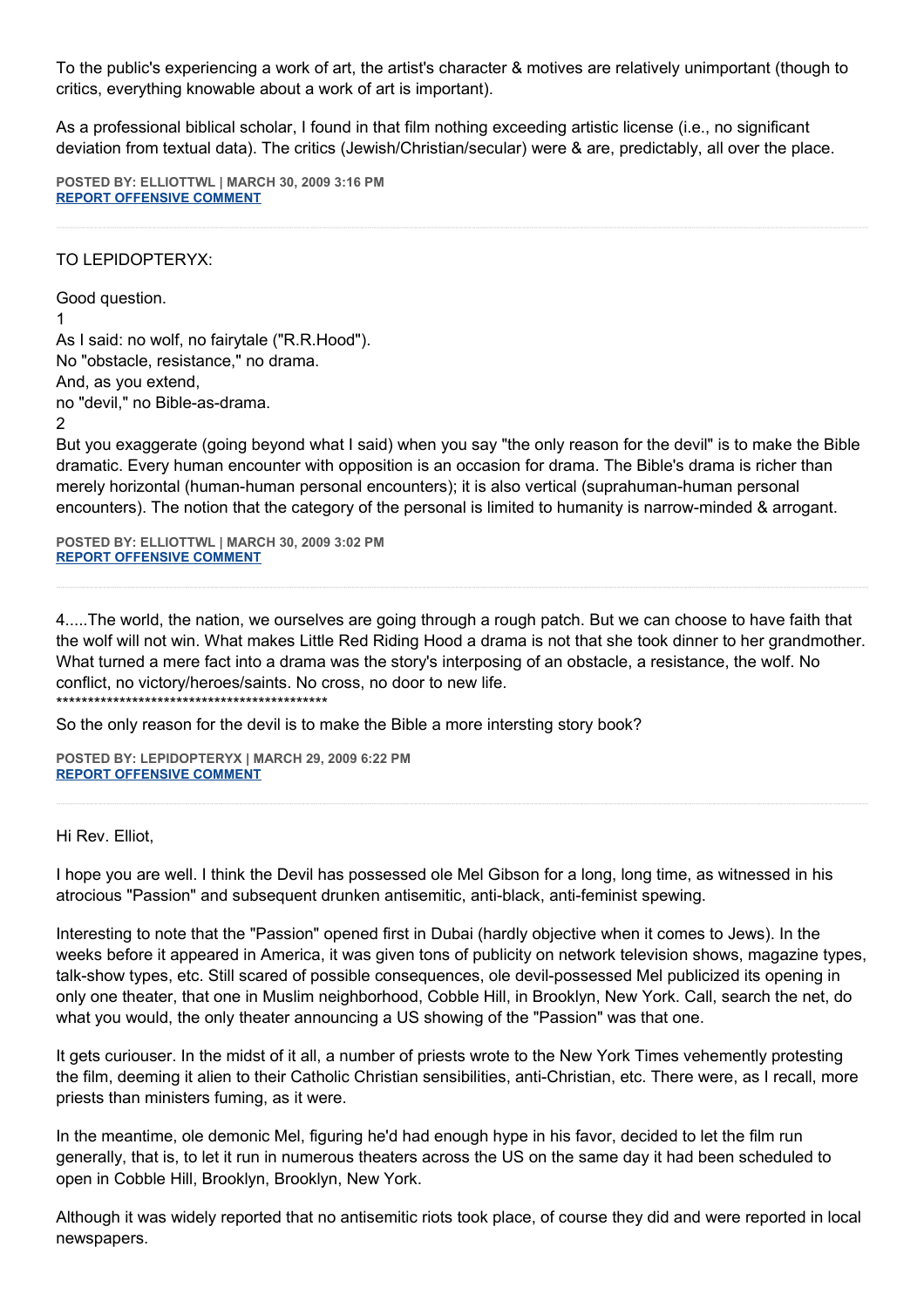I watched all this quite carefully to see if it might merit an article. It did, and I subsequently published it. I closed it with the comment of a television actor: "It made 750, 000,000 for Mel Gibson, and that's the important thing."

Still, whatever gets you through the days and nights, Rev. Elliot. If you derived some peace of mind from the film, if it meant something to you and caused you no harm, caused you to do no harm to others, then your watching it was a few hours well spent.

Farnaz

 $\mathcal{L}$ 

**POSTED BY: FARNAZ2 | MARCH 29, 2009 5:13 PM [REPORT OFFENSIVE COMMENT](mailto:blogs@washingtonpost.com?subject=On%20Faith%20Panelists%20Blog%20%20%7C%20%20Farnaz2%20%20%7C%20%20Satan)**

#### TO PAGANPLACE:

I wrote you a long response & clicked "Submit," but it didn't register. Tried again; no success. Anyway, I always appreciate your comments. I'll try to recover what I sent you.

**POSTED BY: ELLIOTTWL | MARCH 29, 2009 3:29 PM [REPORT OFFENSIVE COMMENT](mailto:blogs@washingtonpost.com?subject=On%20Faith%20Panelists%20Blog%20%20%7C%20%20elliottwl%20%20%7C%20%20Satan)**

Hi, Reverend: It's a problem with dualistic 'logic,' actually: it tends to assume everything we can seem to see, in our minds, in or out of a book, whatnot, either 'exists' or 'does not,' and furthermore, tries to identify part of what 'exists' with perhaps some aggressive or painful form of 'not-existing.'

No wonder people can't think straight:

"But all thinkers face prior questions: (1) What does "exist" mean? Ancient Greek philosophy taught us to distinguish being/becoming/nonbeing and to ask why there is anything instead of nothing."

Who taught you that these three parts were in fact two separate and opposed things?

"(2) Does evil exist, or is it only the absence of good? If one concludes for the latter, the question of evil as personal (Satan, the devil, demons) or impersonal does not exist."

We're humans right now. We tend to take \*everything\* personally. But who taught you that there was this 'choice,' you frame, 'Does evil exist or is it the absence of its opposite?'

May as well ask if a light switch turns out the dark. :)

There's always a third option, at least: often a synthesis.

In this case, that 'evil' is an illusion. Part of a 'definition.' What we think of as Goodness can be an active, living force that requires no negation. It being present does not mean it must be 'absent' when not perceived, and nothing says the 'default state' of a world without such must be 'evil.'

What moralists call 'good and evil' and muddle up with other virtues and fears is itself a thought, to too many. A meme of polarization, like a coin of two sides we're taught to flip constantly when we could be looking and feeling and communicating.

Plug a bunch of \*kind of random text\* into this dualistic illusion, call it 'authority beyond reason, but try to plug it into reason,' and you have an equation for corruption in the name of 'righteousness,' and blindness to that which one may do in that name, in the guise of 'opposing evil.'

Maybe call it 'reason' or 'Better Than.'